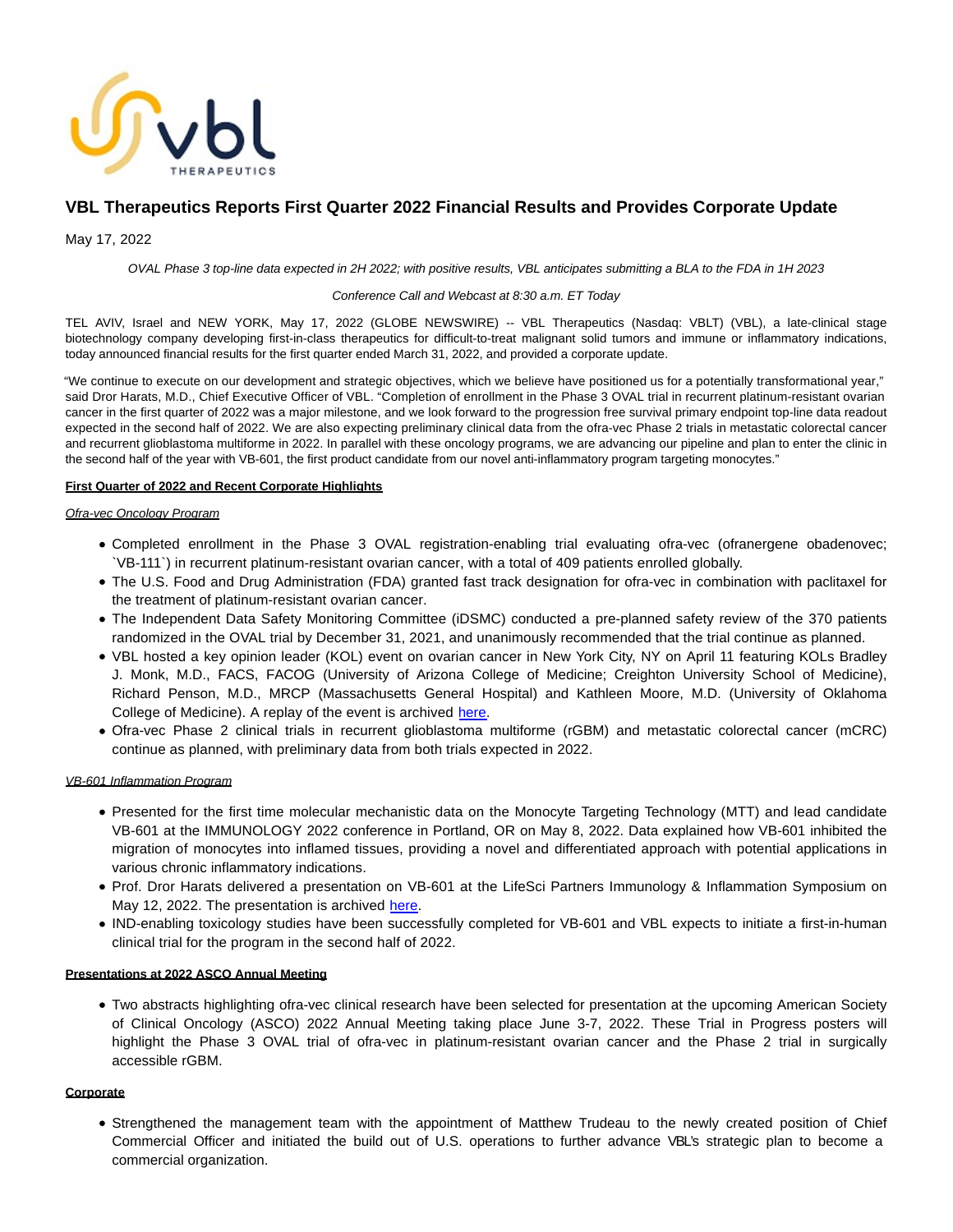## **Financial Results for the First Quarter of 2022**

- At March 31, 2022, VBL had cash, cash equivalents, short-term bank deposits and restricted bank deposits of \$44.8 million. VBL expects that its cash, cash equivalents, short-term bank deposits, and restricted bank deposits will be sufficient to fund currently planned operating expenses and capital expenditures for at least a year beyond the Phase 3 OVAL trial top-line progression free survival (PFS) results.
- For the quarter ended March 31, 2022, VBL reported a net loss of \$10.4 million, or (\$0.13) per basic share, compared to a net loss of 6.3 million, or (\$0.12) per basic share, in the comparable period in 2021.
- For the quarter ended March 31, 2022, total operating expenses were approximately \$10.7 million, consisting of \$7.5 million in research and development expenses, net, and \$3.2 million in general and administrative expenses. This compares with total operating expenses of \$6.5 million in the first quarter ended March 31, 2021, which was comprised of \$4.8 million in research and development expenses, net, and \$1.7 million in general and administrative expenses.

## **Conference Call and Webcast:**

**Tuesday, May 17 at 8:30 a.m. ET** Conference ID: 13729281 United States: 1-877-407-9208 Israel Local: 1 809 406 247 International: 1-201-493-6784 Webcast:<https://edge.media-server.com/mmc/p/8pjhkd83>

## **About the OVAL Phase 3 Clinical Trial**

OVAL (VB-111-701/GOG-3018) is an international Phase 3 randomized, pivotal registration-enabling clinical trial comparing a combination of ofra-vec (ofranergene obadenovec; `VB-111`) and paclitaxel to placebo plus paclitaxel, in adult patients with recurrent platinum-resistant ovarian cancer. The OVAL trial has two primary endpoints: progression free survival (PFS) and overall survival (OS). Successfully meeting either primary endpoint has the potential to support a Biologics License Application (BLA). Meeting the PFS endpoint, with a top-line readout anticipated in the second half of 2022, could accelerate BLA submission by approximately one year, subject to discussions with the U.S. Food and Drug Administration. A top-line readout of the OS primary endpoint is anticipated in 2023. OVAL is being conducted in collaboration with the GOG Foundation, Inc., an independent international non-profit organization with the purpose of promoting excellence in the field of gynecologic malignancies. For more information, refer to Clinicaltrials.gov NCT03398655.

## **About VBL Therapeutics**

Vascular Biogenics Ltd., operating as VBL Therapeutics (VBL), is a late clinical-stage biopharmaceutical company committed to developing next-generation, targeted medicines for difficult-to-treat medical conditions. Using our novel platform technologies, we have created a pipeline of therapeutics to uniquely address cancer and immune-inflammatory diseases with the goal of significantly improving patient outcomes and overcoming the limitations of currently approved treatments. Our product candidates are built off of our two platform technologies: Vascular Targeting System (VTS™), a gene-based technology targeting newly formed blood vessels, and Monocyte Targeting Technology (MTT), an antibody-based technology able to specifically inhibit monocyte migration for immune-inflammatory applications. Our lead oncology product candidate, ofra-vec (ofranergene obadenovec; `VB-111`), is an investigational targeted anti-cancer gene-based agent in development to treat a wide range of solid tumors. Ofra-vec is currently being studied in a Phase 3 registration-enabling clinical trial (NCT03398655) for platinum-resistant ovarian cancer. To learn more about VBL, please visit vblrx.com or follow VBL on LinkedIn, Twitter, YouTube or Facebook.

#### **Forward Looking Statements**

This press release contains forward-looking statements. All statements other than statements of historical fact are forward-looking statements, which are often indicated by terms such as "anticipate," "believe," "could," "estimate," "expect," "goal," "intend," "look forward to," "may," "plan," "potential," "predict," "project," "should," "will," "would" and similar expressions. These forward-looking statements may include, but are not limited to, statements regarding the timing of data readouts for multiple ofra-vec clinical trials, including in recurrent platinum-resistant ovarian cancer, rGBM and mCRC; timing of submission of a BLA for ofra-vec to the FDA; timing of the initiation of a first-in-human trial for VB-601; statements regarding 2022 being a transformational year; buildout of a presence in the United States; and other statements regarding VBL's plans and beliefs regarding its programs, including their clinical development, therapeutic potential and clinical results. These forward-looking statements are not promises or guarantees and involve substantial risks and uncertainties. Among the factors that could cause actual results to differ materially from those described or projected herein include uncertainties associated generally with the development of pharmaceutical product candidates, and include risks associated with research and development, clinical trials and related regulatory reviews and approvals, the risk that historical clinical trial results may not be predictive of future trial results, that VBL's financial resources do not last for as long as anticipated, and that VBL may not realize the expected benefits of its intellectual property protection. In particular, the DSMC recommendation that the OVAL study proceed is not assurance that the study will meet its co-primary endpoints of PFS and OS once completed, or that VBL will obtain positive results to support further development of this candidate. A further list and description of these risks, uncertainties and other risks can be found in VBL's regulatory filings with the U.S. Securities and Exchange Commission (SEC), including in its annual report on Form 20-F for the year ended December 31, 2021, and subsequent filings with the SEC. Existing and prospective investors are cautioned not to place undue reliance on these forward-looking statements, which speak only as of the date hereof. VBL undertakes no obligation to update or revise the information contained in this press release, whether as a result of new information, future events or circumstances or otherwise.

## **CONTACT:**

Daniel Ferry LifeSci Advisors +1 (617) 430-7576 daniel@lifesciadvisors.com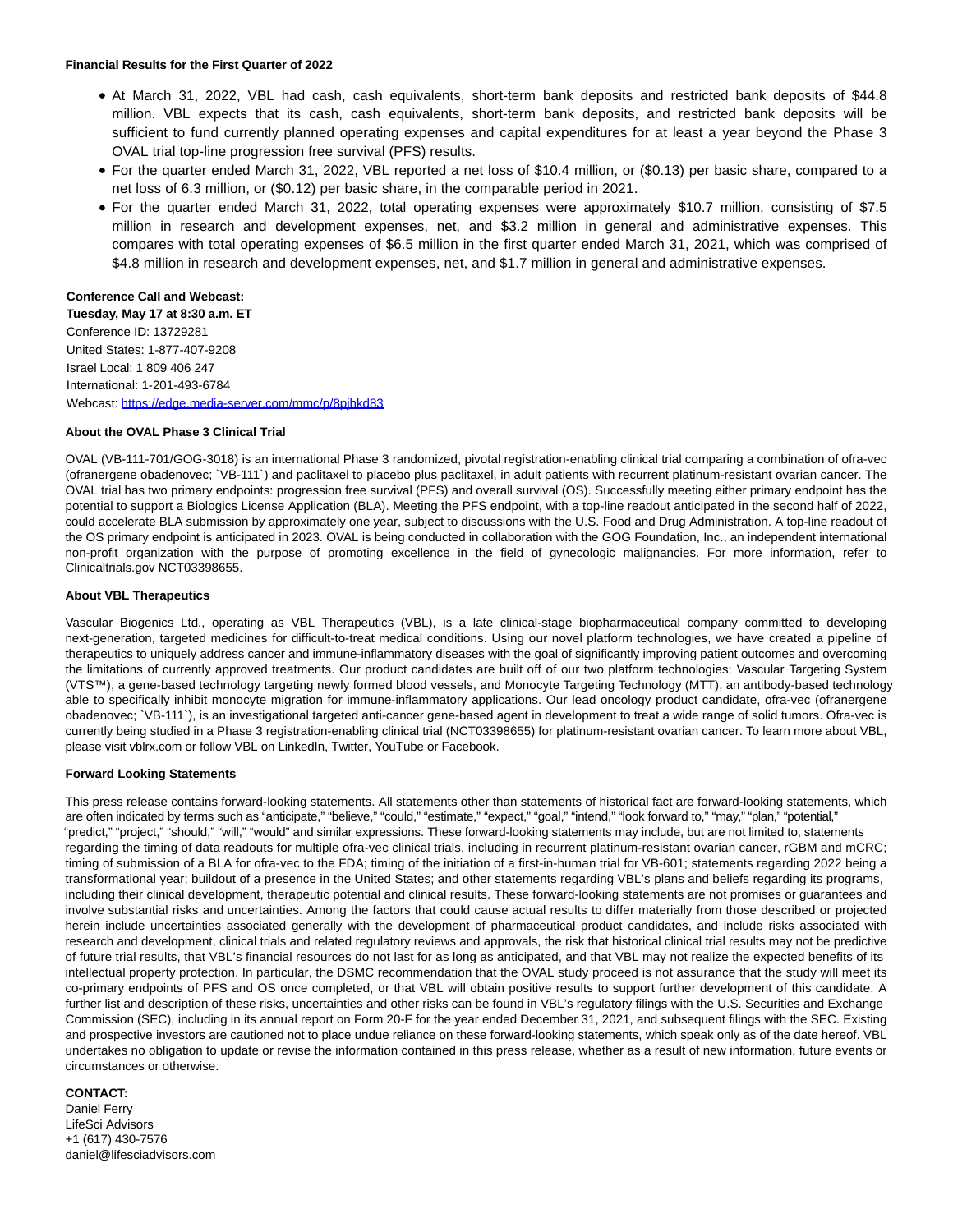# **VASCULAR BIOGENICS LTD. STATEMENTS OF FINANCIAL POSITION (UNAUDITED)**

|                                                                                                                                                                                                                                                                                                                | March 31, 2022 |                           | December 31,<br>2021 |            |
|----------------------------------------------------------------------------------------------------------------------------------------------------------------------------------------------------------------------------------------------------------------------------------------------------------------|----------------|---------------------------|----------------------|------------|
|                                                                                                                                                                                                                                                                                                                |                | U.S. dollars in thousands |                      |            |
| <b>ASSETS</b>                                                                                                                                                                                                                                                                                                  |                |                           |                      |            |
| <b>Current assets:</b>                                                                                                                                                                                                                                                                                         |                |                           |                      |            |
| Cash and cash equivalents                                                                                                                                                                                                                                                                                      | \$             | 13,252                    | \$                   | 21,986     |
| Short-term bank deposits                                                                                                                                                                                                                                                                                       |                | 31,221                    |                      | 31,164     |
| Other current assets                                                                                                                                                                                                                                                                                           |                | 2,044                     |                      | 1,697      |
| <b>Total current assets</b>                                                                                                                                                                                                                                                                                    |                | 46,517                    |                      | 54,847     |
| Non-current assets:                                                                                                                                                                                                                                                                                            |                |                           |                      |            |
| Restricted bank deposits                                                                                                                                                                                                                                                                                       |                | 360                       |                      | 362        |
| Long-term prepaid expenses                                                                                                                                                                                                                                                                                     |                | 164                       |                      | 182        |
| Funds in respect of employee rights upon retirement                                                                                                                                                                                                                                                            |                | 407                       |                      | 415        |
| Property, plant and equipment, net                                                                                                                                                                                                                                                                             |                | 6,949                     |                      | 6,847      |
| Operating lease right-of-use assets                                                                                                                                                                                                                                                                            |                | 1,892                     |                      | 2,008      |
| <b>Total non-current assets</b>                                                                                                                                                                                                                                                                                |                | 9,772                     |                      | 9,814      |
| <b>Total assets</b>                                                                                                                                                                                                                                                                                            | \$             | 56,289                    | \$                   | 64,661     |
| LIABILITIES, ORDINARY SHARES SUBJECT TO POSSIBLE REDEMPTION AND SHAREHOLDERS'<br><b>EQUITY</b><br><b>Current liabilities:</b>                                                                                                                                                                                  |                |                           |                      |            |
| Accounts payable and accruals:                                                                                                                                                                                                                                                                                 |                |                           |                      |            |
| Trade                                                                                                                                                                                                                                                                                                          | \$             | 6,188                     | \$                   | 4,331      |
| Other                                                                                                                                                                                                                                                                                                          |                | 3,799                     |                      | 4,408      |
| Deferred revenue                                                                                                                                                                                                                                                                                               |                | 546                       |                      | 658        |
| Current maturity of operating leases liability                                                                                                                                                                                                                                                                 |                | 516                       |                      | 529        |
| <b>Total current liabilities</b>                                                                                                                                                                                                                                                                               | \$             | 11,049                    | \$                   | 9,926      |
| <b>Non-current liabilities:</b>                                                                                                                                                                                                                                                                                |                |                           |                      |            |
| Liability for employee rights upon retirement                                                                                                                                                                                                                                                                  |                | 580                       |                      | 546        |
|                                                                                                                                                                                                                                                                                                                |                |                           |                      |            |
| Operating lease liability                                                                                                                                                                                                                                                                                      |                | 1,657                     |                      | 1,823      |
| Other non-current liability                                                                                                                                                                                                                                                                                    |                | 205                       |                      | 188        |
| <b>Total non-current liabilities</b>                                                                                                                                                                                                                                                                           |                | 2,442                     |                      | 2,557      |
| <b>Total liabilities</b>                                                                                                                                                                                                                                                                                       | \$             | 13,491                    | S                    | 12,483     |
| Ordinary shares subject to possible redemption, 615,366 shares at redemption value (see note 4)                                                                                                                                                                                                                |                |                           |                      | 1,598      |
| Shareholders' equity:                                                                                                                                                                                                                                                                                          |                |                           |                      |            |
| Ordinary shares, NIS 0.01 par value; Authorized as of March 31, 2022 and December 31, 2021,<br>150,000,000 shares; issued and outstanding as of March 31, 2022 and December 31, 2021 69,337,312 and<br>68,711,584 shares, respectively (excluding -0- and 615,366 shares subject to possible redemption, as of |                |                           |                      |            |
| March 31, 2022 and December 31, 2021, respectively)                                                                                                                                                                                                                                                            |                | 173                       |                      | 171        |
| Additional paid in capital                                                                                                                                                                                                                                                                                     |                | 311,999                   |                      | 309,355    |
| Warrants                                                                                                                                                                                                                                                                                                       |                | 3,127                     |                      | 3,127      |
| Accumulated deficit                                                                                                                                                                                                                                                                                            |                | (272, 501)                |                      | (262, 073) |
| <b>Total equity</b>                                                                                                                                                                                                                                                                                            |                | 42,798                    |                      | 50,580     |
| <b>Total liabilities and equity</b>                                                                                                                                                                                                                                                                            |                | 56,289                    |                      | 64,661     |